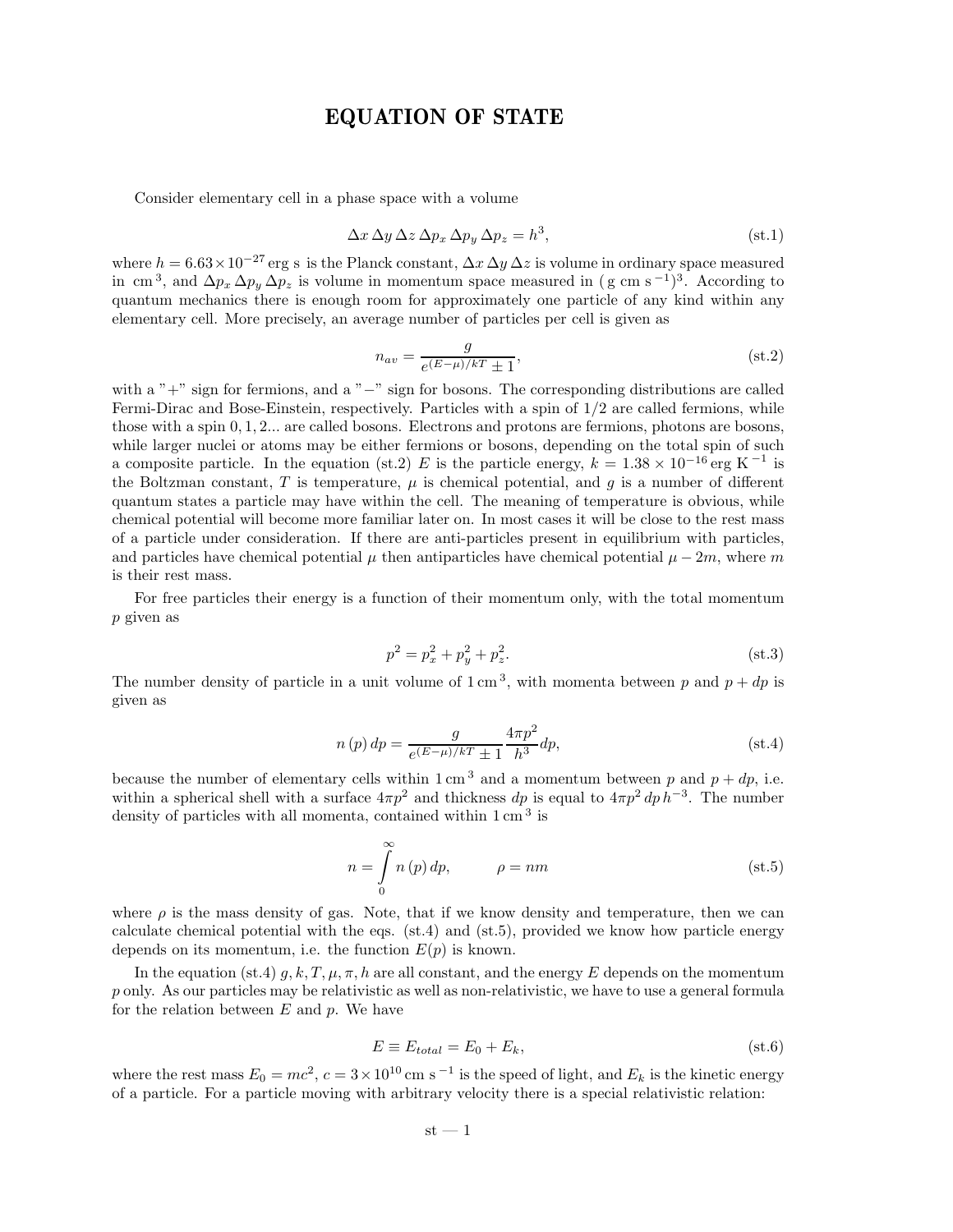$$
E_{total}^2 = (mc^2)^2 + (pc)^2.
$$
 (st.7)

Combining the last two equations we obtain

$$
E = mc^{2} \left[ 1 + \left(\frac{p}{mc}\right)^{2} \right]^{1/2}, \qquad E_{k} = mc^{2} \left[ \left( 1 + \left(\frac{p}{mc}\right)^{2} \right)^{1/2} - 1 \right].
$$
 (st.8)

The last equation has two simple asymptotic limits:

$$
E_k \approx \frac{p^2}{2m}, \qquad \text{for} \quad p \ll mc, \quad \text{(non-relativistic limit)},
$$
  
\n
$$
E_k \approx pc, \qquad \text{for} \quad p \gg mc, \quad \text{(ultra-relativistic limit)}.
$$
 (st.9)

Velocity of a particle is given in general as

$$
v = \frac{dE}{dp} = \frac{p}{m} \left[ 1 + \left(\frac{p}{mc}\right)^2 \right]^{-1/2}.
$$
 (st.10)

Again, we have two simple asymptotic limits:

$$
v \approx \frac{p}{m}, \quad \text{for } p \ll mc, \quad \text{(non-relativistic limit)},
$$
  
\n
$$
v \approx c, \quad \text{for } p \gg mc, \quad \text{(ultra-relativistic limit)}, \tag{st.11}
$$

Kinetic energy of all particles in a unit volume of  $1 \text{ cm}^3$  may be calculated as

$$
U = \int_{0}^{\infty} E_k(p) n(p) dp, \qquad [\text{erg cm}^{-3}]. \qquad (st.12)
$$

We are interested in isotropic gas, so the velocity and momentum vectors of every particle are parallel to each other. Velocities of different particles are pointing in different directions, and their angular distribution is isotropic. For a given absolute value of velocity and momentum we may calculate the dot-product of the two vectors, and average it over all angles:

$$
\mathbf{v}\mathbf{p} = vp = v_x p_x + v_y p_y + v_z p_z. \tag{st.13a}
$$

$$
\langle v_x p_x \rangle = \langle v_y p_y \rangle = \langle v_z p_z \rangle = \frac{1}{3} v p. \tag{st.13b}
$$

Pressure is defined as a flux of momentum across a unit surface of  $1 \text{ cm}^2$ , integrated over all particles. For an isotropic gas we may select the unit surface to be perpendicular to the "x" axis, and we may calculate pressure as

$$
P = \int_{0}^{\infty} \langle v_x p_x \rangle n(p) dp = \frac{1}{3} \int_{0}^{\infty} v(p) p n(p) dp,
$$
 (st.14)

where as before the averaging is done over particles moving in all directions.

We shall consider now some special, and simple, but important cases. First, let us consider any non-relativistic gas, with arbitrary momentum distribution function  $n(p)$ , such that for a vast majority of particles a condition  $p \ll mc$  is satisfied. In this case we have  $v \approx p/m$ ,  $E_k \approx p^2/2m$ , and

$$
P \approx \frac{1}{3} \int_{0}^{\infty} \frac{p^2}{m} n(p) dp, \qquad U \approx \int_{0}^{\infty} \frac{p^2}{2m} n(p) dp \approx \frac{3}{2} P, \qquad \text{(non-relativistic)}.
$$
 (st.15)

Second, there is a case that most particles are ultra-relativistic, with  $p \gg mc$ ,  $v \approx c$ , and  $E_k \approx pc$ for most of them. Now, pressure and kinetic energy density are given as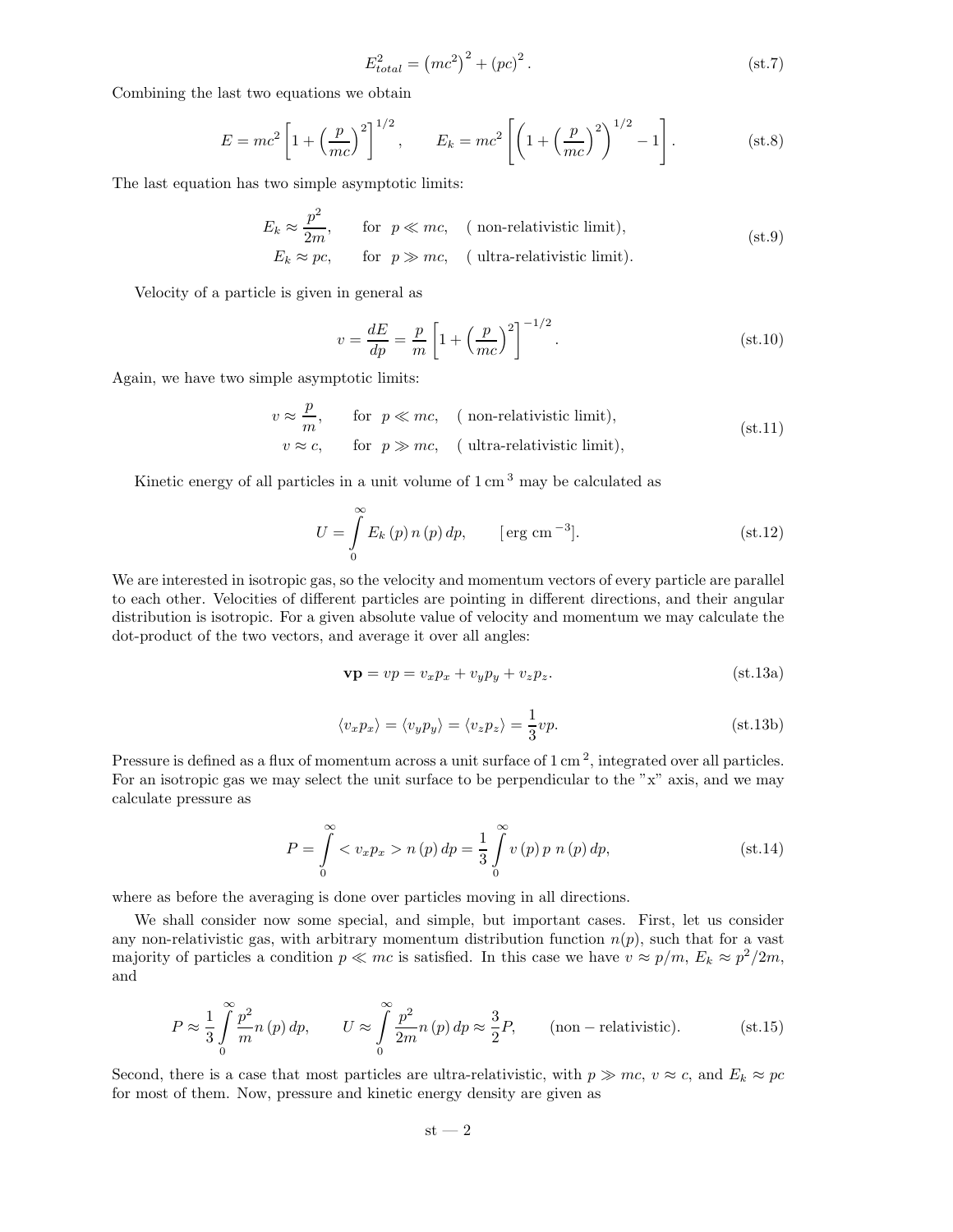$$
P \approx \frac{1}{3} \int_{0}^{\infty} pc \ n(p) \, dp, \qquad U \approx \int_{0}^{\infty} pc \ n(p) \, dp \approx 3P, \qquad \text{(ultra - relativistic)}.
$$
 (st.16)

Notice, that the relations  $U \approx 3P/2$  and  $U \approx 3P$  for the two limits are very general, and do not depend on the details of the distribution function  $n(p)$ .

Our formulae allow us to calculate, at least in principle, pressure and kinetic energy density for a gas made of identical particles in a local thermodynamic equilibrium (LTE) . We made an implicit assumption that particles are interacting so weakly that energy of their interaction may be neglected, but that there is enough interaction between them to establish equilibrium distribution. If we have a mixture of few different types of particles, for example electrons, protons, and photons, we make the same assumptions about their interactions: it is small enough that we may assume the total pressure and kinetic energy density of the composite gas is the sum of pressures and kinetic energy densities of the components, but it is strong enough to maintain equilibrium distributions with the same temperature for all types of particles. Now, we shall calculate in detail some examples of the distribution functions, and the corresponding thermodynamic quantities.

### Maxwell distribution

This is the case when

$$
mc^2 \gg E - \mu \gg kT, \tag{st.17}
$$

i.e. the particles are non-relativistic, and the exponential term in the denominator of equation (st.2) is very large,  $n_{av} \ll 1$ , i.e. there are very few particles per elementary cell in phase space. It is clear that the  $\pm 1$  term is negligible, and therefore the distribution will be the same for fermions and for bosons. Within the approximation following from equation (st.17) we have

$$
n(p) = \left[\frac{4\pi g}{h^3} e^{\left(\mu - mc^2\right)/kT}\right] e^{-p^2/2mkT} p^2,
$$
 (st.18a)

$$
n = \left[\frac{4\pi g}{h^3} e^{(\mu - mc^2)/kT}\right] \int_0^\infty e^{-p^2/2mkT} p^2 dp =
$$
 (st.18b)

$$
\left[\frac{4\pi g}{h^3}e^{(\mu - mc^2)/kT}\right](2mkT)^{1.5}\frac{1}{2}\int_{0}^{\infty}e^{-x}x^{0.5}dx =
$$
\n
$$
\left[\frac{4\pi g}{h^3}e^{(\mu - mc^2)/kT}\right](2mkT)^{1.5}\frac{\pi^{0.5}}{4},
$$
\n
$$
P = \frac{1}{3}\left[\frac{4\pi g}{h^3}e^{(\mu - mc^2)/kT}\right]\int_{0}^{\infty}\frac{p^2}{m}e^{-p^2/2mkT}p^2dp =
$$
\n
$$
\left[\frac{4\pi g}{h^3}e^{(\mu - mc^2)/kT}\right](2mkT)^{2.5}\frac{1}{3m}\frac{1}{2}\int_{0}^{\infty}e^{-x}x^{1.5}dx =
$$
\n
$$
\left[\frac{4\pi g}{h^3}e^{(\mu - mc^2)/kT}\right](2mkT)^{2.5}\frac{1}{3m}\frac{1.5\pi^{0.5}}{4} = nkT,
$$

$$
U = 1.5nkT, \t\t (st.18d)
$$

$$
\mathrm{st} - 3
$$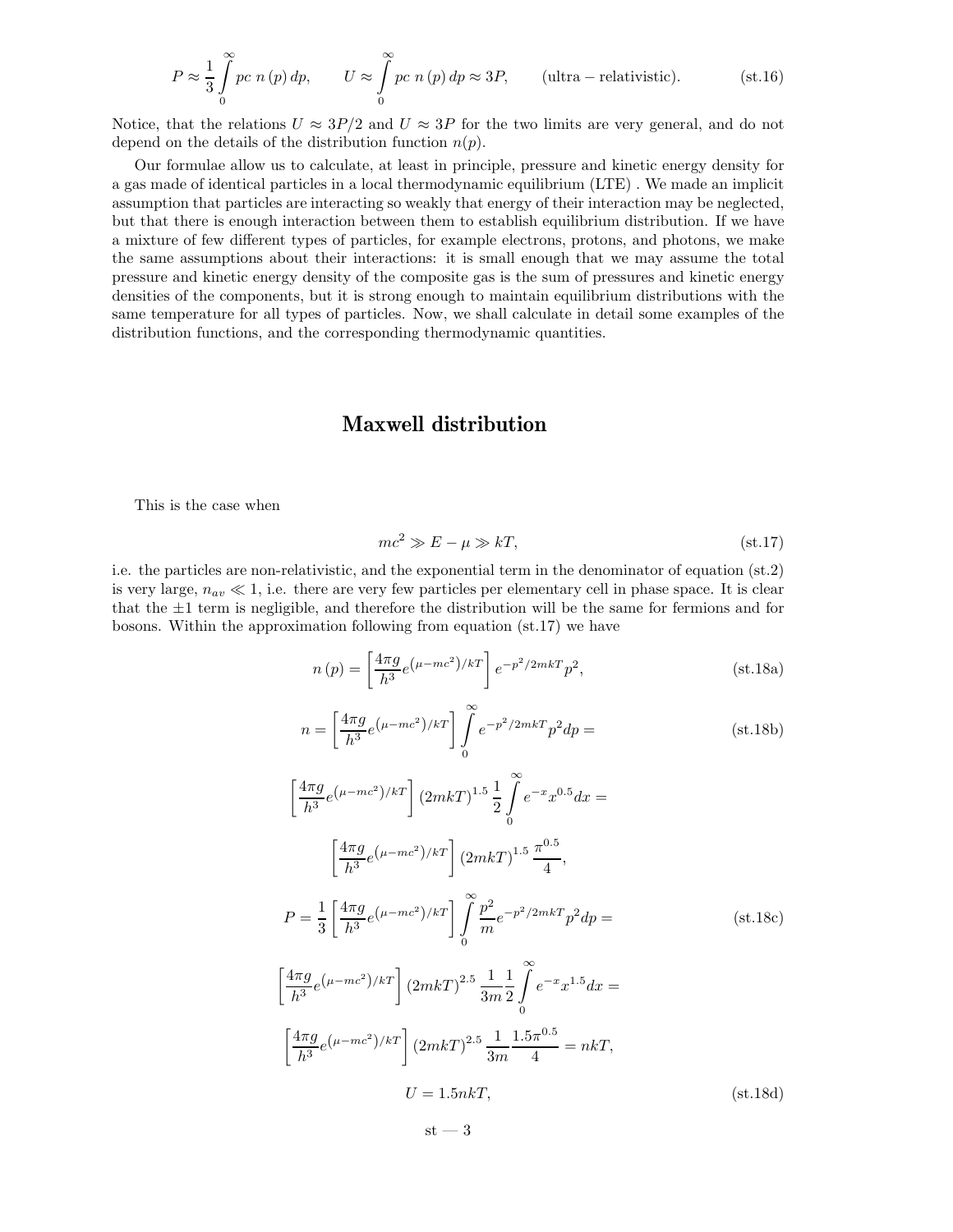where we substituted  $x = p^2/2mkT$ .

In practice the Maxwell distribution is used for atoms, ions and electrons with a relatively low density. The relation between the number density of particles  $n[cm^{-3}]$  and physical density  $\rho$ [g cm<sup>-3</sup>] depends on chemical composition. It is customary to use X for the fractional abundance of hydrogen (by mass fraction) , Y for the abundance of helium, and Z for the combined abundance of all heavier elements. Frequently, all those heavier elements are described in astrophysical literature as "metals", even though the most common among them are carbon, nitrogen and oxygen. Of course, we have  $X + Y + Z = 1$ . A typical chemical composition of an interstellar medium, or the main sequence stars is:  $X = 0.70$ ,  $Y = 0.28$ ,  $Z = 0.02$ , i.e. there is mostly hydrogen, and only very small fraction of heavy elements. These abundances are by mass fraction, so the fractional **number** of heavy atoms is approximately 0.002, or even less.

In most stellar applications it is safe to assume that all atoms are fully ionized. The only exceptions are stellar atmospheres and sub-atmospheric layers. A convenient unit of mass is  $H =$  $1.67 \times 10^{-24}$  g, i.e. mass of a single hydrogen atom. Mass of a helium atom is 4H, and mass of an element with a nuclear charge  $Z^*$  is approximately  $2Z^*$ . An average charge of all heavier elements is approximately  $\langle Z^* \rangle \approx 8$ . In one gram of matter there are  $X/H$  hydrogen nuclei,  $Y/4H$  helium nuclei, and approximately  $Z/(2 < Z^* > H)$  heavier nuclei. Therefore, the number of nuclei per gram of matter, i.e. the number density of ions is

$$
n_i = \frac{\rho}{H} \left[ X + \frac{Y}{4} + \frac{Z}{2 < Z^*} \right] \approx \frac{\rho}{H} \left( X + \frac{Y}{4} + \frac{Z}{16} \right). \tag{st.19}
$$

Fully ionized hydrogen provides 1 electron per nucleus, i.e. 1 electron per nucleon. Helium provides 2 electrons per nucleus, i.e. 1 electron per 2 nuclei. A heavier element with a charge  $Z^*$  provides  $Z^*$  electrons per nucleon, which in a typical case has  $A \approx 2Z^*$  nucleons, i.e. we get 1 electron per 2 nucleons, just like for helium. The number density of electrons may be calculated as

$$
n_e = \frac{\rho}{H} \left( X + \frac{Y}{2} + \frac{Z}{2} \right) = \frac{\rho}{H} \frac{1+X}{2}.
$$
 (st.20)

The number density of all particles is given as

$$
n = n_i + n_e \approx \frac{\rho}{H} (2X + 0.75Y + 0.5Z). \tag{st.21}
$$

It is customary to define mean molecular weight  $\mu$ , mean molecular weight per ion  $\mu_i$ , and mean molecular weight per electron  $\mu_e$  as

$$
\mu \equiv \frac{\rho}{nH} \approx \frac{1}{2X + 0.75Y + 0.5Z},\tag{st.22a}
$$

$$
\mu_i \equiv \frac{\rho}{n_i H} = \frac{1}{X + Y/4 + Z/16},
$$
\n(st.22b)

$$
\mu_e \equiv \frac{\rho}{n_e H} = \frac{2}{1+X}.\tag{st.22c}
$$

With the new definitions of mean molecular weights (not to be confused with a chemical potential, which is also written as  $\mu$ ) we may write the equation of state as

$$
P_e = \frac{k}{\mu_e H} \rho T, \qquad (st.23a)
$$

$$
P_i = \frac{k}{\mu_i H} \rho T, \qquad (st.23b)
$$

$$
P_g = P_e + P_i = \frac{k}{\mu H} \rho T, \qquad (st.23c)
$$

where  $P_e$ ,  $P_i$ , and  $P_g$  are the electron pressure, the ion pressure, and the gas pressure, respectively. We also have the corresponding kinetic energy densities given as

$$
U_e = 1.5P_e, \t U_i = 1.5P_i, \t U = 1.5P.
$$
\n
$$
(st.24)
$$

$$
\mathrm{st} - 4
$$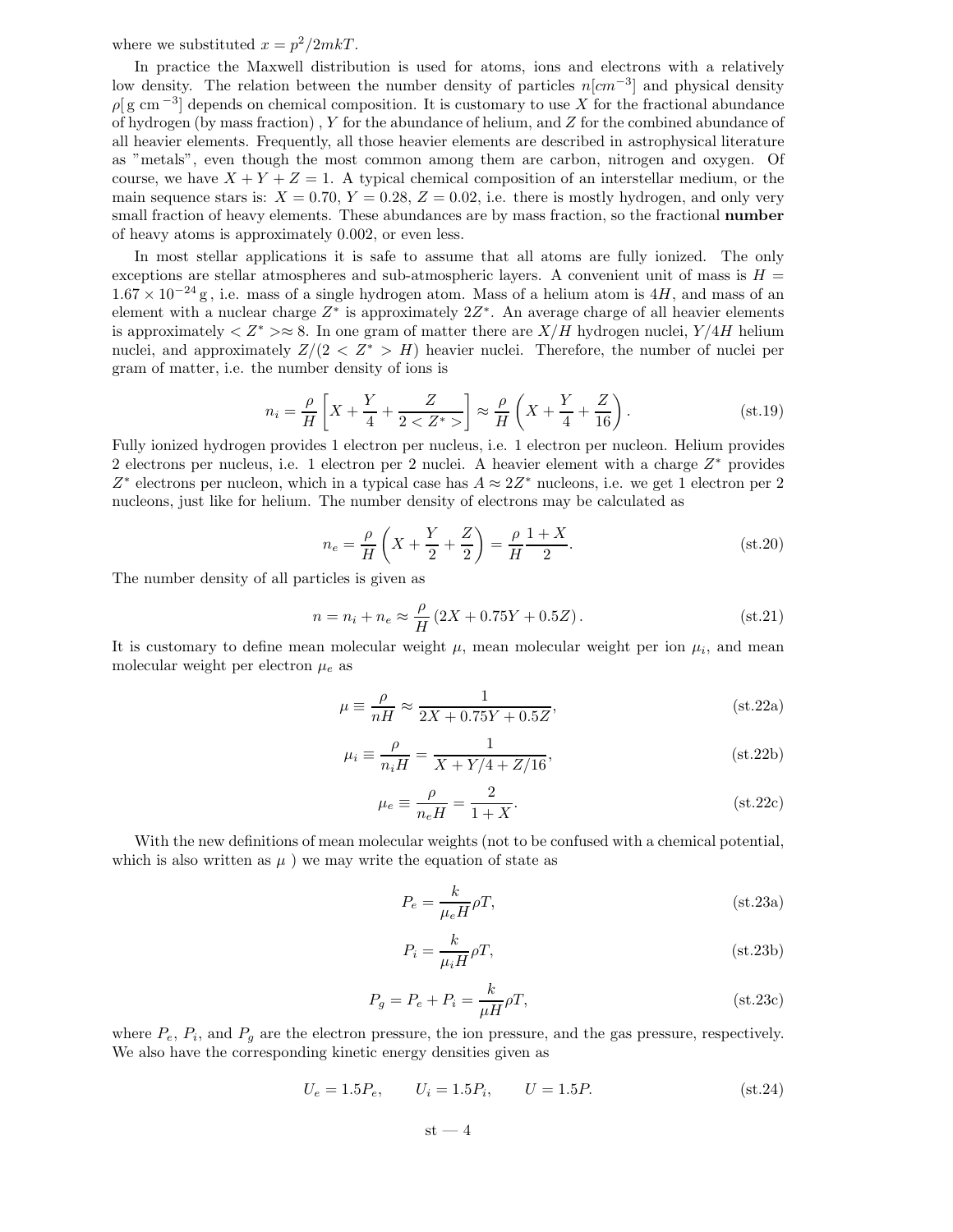# Planck distribution

This is the distribution of photons under LTE (local thermodynamic equilibrium) conditions. It is customary to characterize photons with the frequency of their oscillations  $\nu$ . Their wavelength is given as  $\lambda = c/\nu$ , energy as  $E = h\nu$ , and momentum as  $p = h\nu/c$ . Photons always move with the speed of light, have zero rest mass, and are their own antiparticles. Therefore, under LTE conditions their chemical potential is zero. Their spin is 1, so they are bosons. A photon has two quantum states with the same energy; they correspond to two different polarization states. Therefore  $g = 2$ for photons, and we have

$$
n(p) dp = \frac{8\pi}{h^3} \frac{p^2}{e^{pc/kT} - 1} dp,
$$
 (st.25a)

or, in a more customary form

$$
n_{\nu}d\nu = \frac{8\pi}{c^3} \frac{\nu^2}{e^{h\nu/kT} - 1} d\nu.
$$
 (st.25b)

The total energy associated with radiation is

$$
U_r = \int_0^\infty n_\nu h \nu \, d\nu = \frac{8\pi h}{c^3} \int_0^\infty \frac{\nu^3}{e^{h\nu/k} - 1} d\nu = \frac{8\pi h}{c^3} \left(\frac{k}{h}\right)^4 \int_0^\infty \frac{x^3 dx}{e^x - 1},
$$
 (st.26a)

where we substituted  $x = h\nu/kT$ . The last integral has a value of  $\frac{\pi^4}{15} \approx 6.088$ , and we may write

$$
U_r = aT^4, \qquad \text{where} \quad a = \frac{8\pi^5}{15} \frac{k^4}{h^3 c^3} \approx 7.565 \times 10^{-15} \text{ erg cm}^{-3} \text{ K}^{-4}. \tag{st.26b}
$$

Radiation pressure is given as

$$
P_r = \frac{1}{3}U_r = \frac{a}{3}T^4,
$$
\n(st.27)

because photons are ultra-relativistic.

It is customary to describe radiation with its intensity  $B_{\nu}(T)$ , and

$$
B(T) = \int_{0}^{\infty} B_{\nu}(T) d\nu.
$$
 (st.28)

In LTE radiation intensity is the same in all directions, over the whole solid angle  $\Omega = 4\pi$ . The radiation energy density may be calculated as

$$
U_r = \frac{1}{c} \int B(T) d\Omega = \frac{4\pi}{c} B(T), \qquad (st.29)
$$

where the integration covers all directions; in our case radiation is isotropic, i.e.  $B(T)$  is the same in all directions. We may combine equations (st.26b) and (st.29) to obtain

$$
B(T) = \frac{c}{4\pi}U_r = \frac{ac}{4\pi}T^4,
$$
\n
$$
(st.30)
$$

and also

$$
B_{\nu}(T) d\nu = \frac{c}{4\pi} U_{\nu} d\nu = \frac{2h}{c^2} \frac{\nu^3}{e^{h\nu/kT} - 1} d\nu.
$$
 (st.31)

$$
\mathrm{st} \mathbin{\text{--}} 5
$$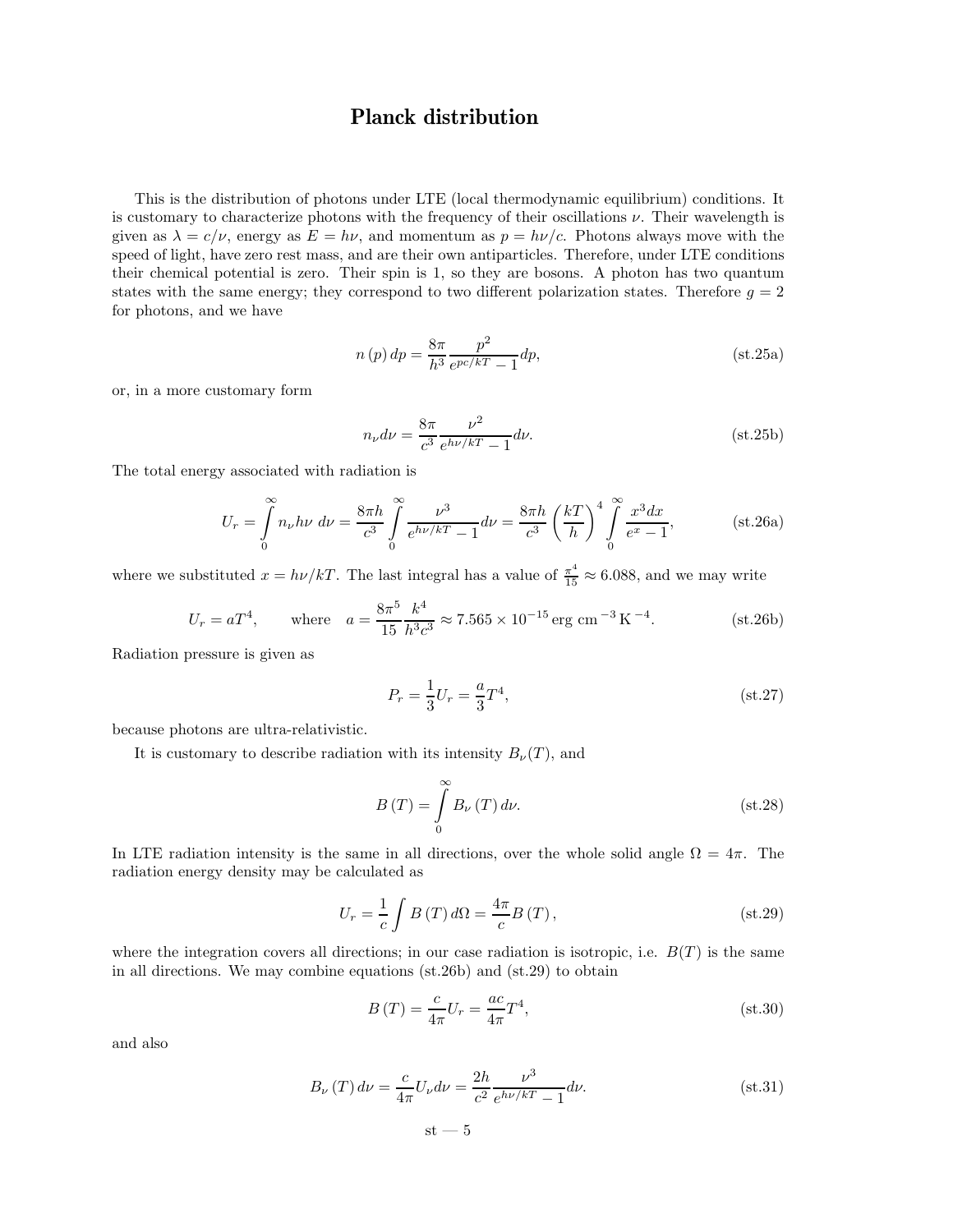$B_{\nu}(T)$  is called the **Planck function**. It gives the intensity of radiation of a black body at a given temperature T.

Let us calculate the flux of radiation emitted from a surface of a black body which has a temperature T. The intensity of radiation integrated over all frequencies is given as  $B(T)$  and it is the same in any direction pointing out from the surface. Let us introduce angle  $\theta$ , between the normal to the surface and the direction of a light ray, and an azimuthal angle  $\phi$ . An element of a solid angle is given as  $d\Omega = \sin\theta d\phi d\theta$ . The flux of black body radiation comming in the direction normal to the surface may be calculated integrating over all angles the component of  $B(T)$  orthogonal to the surface, i.e.  $B(T) \cos \theta$ . We have:

$$
F_{BB} = \int_{0}^{\pi/2} \left[ \int_{0}^{2\pi} B(T) \cos \theta \sin \theta d\phi \right] d\theta = 2\pi B(T) \int_{0}^{\pi/2} \cos \theta \sin \theta d\theta = \pi B(T). \quad (st.32)
$$

Combining the last equation with (st.30) we obtain the flux of radiation from a unit surface of a black body

$$
F_{_{BB}} = \sigma T^4, \qquad \sigma = \frac{ac}{4} = 5.67 \times 10^{-5} \,\text{erg cm}^{-2} \,\text{s}^{-1} \,\text{K}^{-4}, \tag{st.33}
$$

where  $\sigma$  is the Stefan-Boltzman constant.

Real astronomical objects radiate in a more complicated way than a black body of any temperature. However, it is useful to define an effective temperature as the temperature of a black body that would radiate out energy at the rate that the star does. If stellar luminosity is  $L$ , and its radius is R, then its surface radiates at a rate of  $F = L/4\pi R^2$ . The effective temperature is defined with a relation:

$$
\sigma T_{eff}^4 \equiv \frac{L}{4\pi R^2}.\tag{st.34}
$$

If we have a mixture of gas and radiation then total pressure and total kinetic energy density are given as

$$
P = P_g + P_r = \frac{k}{\mu H} \rho T + \frac{a}{3} T^4,
$$
 (st.35a)

$$
U = U_g + U_r = 1.5 \frac{k}{\mu H} \rho T + aT^4,
$$
 (st.35b)

It is useful to define the ratio of gas pressure to total pressure

$$
\beta \equiv P_g/P, \qquad \qquad 0 < \beta < 1. \tag{st.36}
$$

At a low temperature gas pressure dominates, while at a high temperature radiation pressure dominates. The two contributions are equal, i.e. we have  $P_g = P_r$  when

$$
\frac{k}{\mu H} \rho T = \frac{a}{3} T^4.
$$
\n
$$
(st.37)
$$

For a standard chemical composition, i.e. for  $X = 0.70, Y = 0.28, Z = 0.02$ , the mean molecular weight is  $\mu^{-1} = 1.62$ , and the gas pressure constant is  $k/\mu H = 5.1 \times 10^7$  erg g<sup>-1</sup> K<sup>-1</sup>. The density where gas pressure equals radiation pressure is

$$
\rho \approx 5 \times 10^{-23} \, T^3 \left[ \, \text{g cm}^{-3} \, \text{K}^{-3} \right] = \left( \frac{T}{3 \times 10^7 \, \text{K}} \right)^3 \left[ \, \text{g cm}^{-3} \right]. \tag{st.38}
$$

 $st - 6$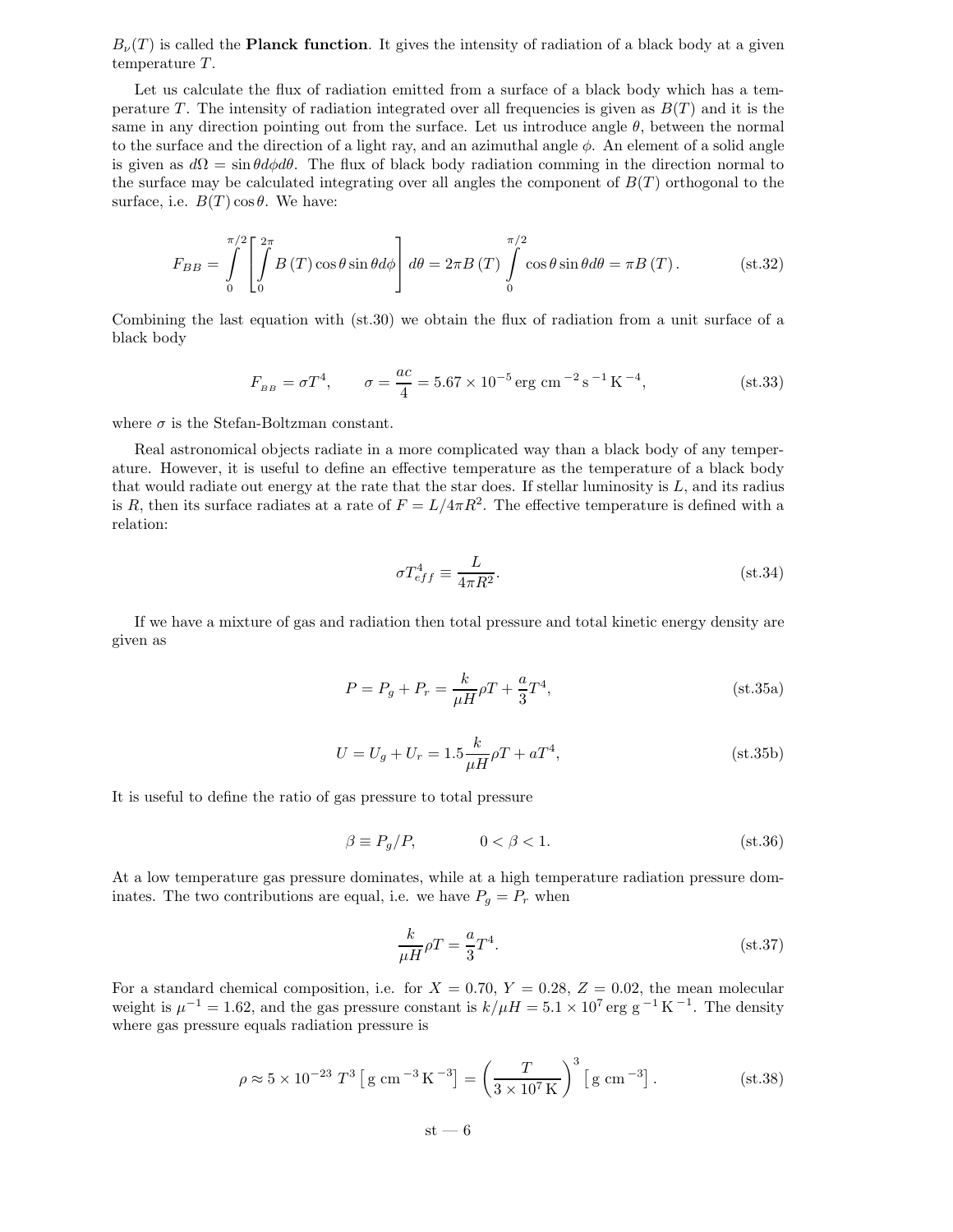### Fermi-Dirac distribution

Now, we shall consider a distribution of electrons, i.e. spin 1/2 particles, when density is high. An electron may be in two spin states:  $+1/2$  and  $-1/2$ , so the number of different quantum states per unit cell in a phase space is  $g = 2$ , and the average number of electrons per unit cell is

$$
n_{av} = \frac{2}{e^{(E-\mu)/kT} + 1},
$$
 (st.39a)

and the number density of electrons is given as

$$
n_e = \int_0^\infty n_e(p) \, dp = \frac{8\pi}{h^3} \int_0^\infty \frac{p^2 dp}{e^{(E-\mu)/kT} + 1},\tag{st.39b}
$$

with electron energy E being a function of its momentum (cf. equation st.8). The density, pressure, and kinetic energy density are given as (cf. equations: st.12, st.14, st.22c)

$$
\rho = n_e \mu_e H = n_e \frac{2H}{1+X},
$$
\n<sup>(st.40a)</sup>

$$
P_e = \frac{1}{3} \int_{0}^{\infty} v(p) p \, n_e(p) \, dp,
$$
 (st.40b)

$$
U_e = \int_{0}^{\infty} E_k(p) n_e(p) dp.
$$
 (st.40c)

The chemical potential which appears in equations (st.39) is approximately equal to the electron rest mass:  $\mu = mc^2 + E_F$ , where  $E_F$  is Fermi energy - its physical meaning will become apparent shortly. The  $E-\mu$  term in the exponent in the denominator in equations (st.39) is equal to  $E_k-E_F$ , where  $E_k$  is a kinetic energy of an electron. If  $E_F \ll 0$  the distribution function for electrons is Maxwellian, as the exponential term is much larger than 1 even for electrons with zero kinetic energy. Here we shall be interested in another limit:  $E<sub>F</sub> \gg kT$ . Now, the exponential term is very small for  $E_k < E_F$ , it is equal 1 for  $E_k = E_F$ , and it is very large for  $E_k > E_F$ . The transition from being much less than 1 to much larger than 1 takes place over a relatively small change in kinetic energy,  $\Delta E_{\approx} 2kT \ll E_{F}$ . Therefore, in the limit when  $kT \ll E_{F}$  the occupation number  $n_{av}$  as given with equation (st.39a) becomes almost a step function of electron's kinetic energy:

$$
n_{av} \approx 2, \qquad \text{for} \qquad E_k < E_F, \qquad kT \ll E_F,\tag{st.41a}
$$

$$
n_{av} \approx 0, \qquad \text{for} \qquad E_k > E_F, \quad kT \ll E_F,\tag{st.41b}
$$

This result may be interpreted as follows. When temperature drops the electrons occupy the lowest energy states available. However, as they are fermions they have to obey Pauli exclusion principle: there cannot be more then one electron in the same quantum state. An electron can be in two different spin states. This means there can be at most two electrons in any elementary cell of a phase space. It is the Heisenberg uncertainty principle that is responsible for the size of those cells. So, as the temperature drops the electrons fill up the lowest energy cells all the way up to Fermi energy, and all higher energy states are empty. Such gas is called degenerate. The value of Fermi energy depends on the density of electrons in ordinary space. This is obvious upon evaluating the integral (es.39) , subject to the conditions (st.41) . We obtain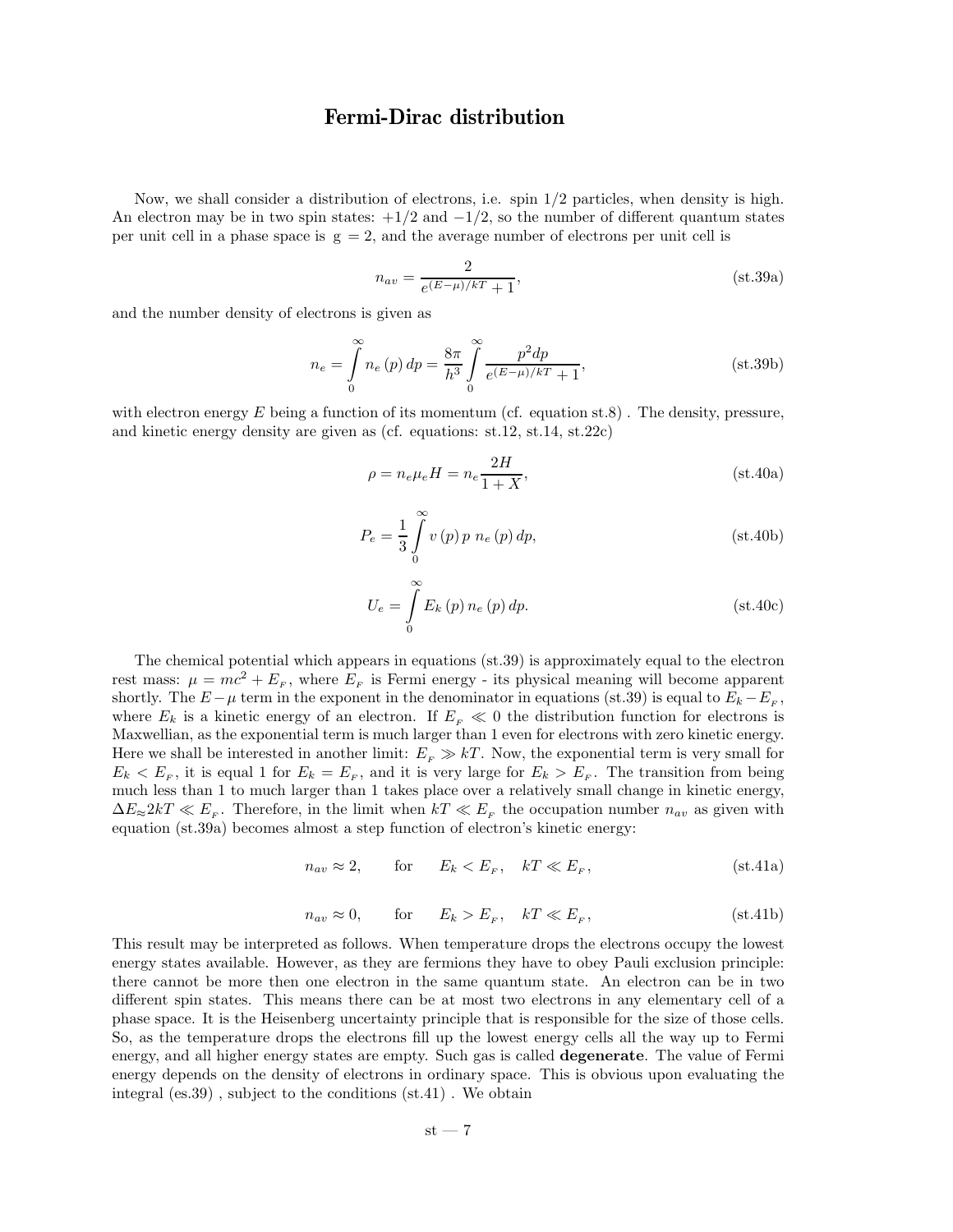$$
n_e = \frac{8\pi}{h^3} \int_0^{p_F} p^2 dp = \frac{8\pi}{3} \left(\frac{p_F}{h}\right)^3,
$$
 (st.42)

where  $p_F$  is Fermi momentum related to Fermi energy by equation (st.8). That relation may be written as

$$
\left(\frac{E_F}{mc^2} + 1\right)^2 = \left(\frac{p_F}{mc}\right)^2 + 1.
$$
 (st.43)

We may express density, pressure and kinetic energy density in terms of Fermi momentum, and we shall write equations (st.40) as

$$
\rho = \mu_e H \frac{8\pi}{3h^3} p_F^3, \qquad (st.44a)
$$

$$
P_e = \frac{8\pi}{3mh^3} \int_{0}^{p_F} \frac{p^4 dp}{\left[1 + \left(\frac{p}{mc}\right)^2\right]^{1/2}},
$$
 (st.44b)

$$
U_e = \frac{8\pi mc^2}{h^3} \int_{0}^{p_F} \left[ \left( 1 + \left( \frac{p}{mc} \right)^2 \right)^{1/2} - 1 \right] p^2 dp, \tag{st.44c}
$$

where the dependence of kinetic energy and velocity on momentum was given with equations (st.8) and  $(st.10)$ . It is convenient to introduce dimensionless variables:

$$
x \equiv p/mc, \qquad x_F \equiv p_F/mc, \qquad (st.45)
$$

and to rewrite equations (st.44) as

$$
\rho = A\mu_e x_F^3, \tag{st.46a}
$$

$$
P_e = B \int_0^{x_F} \frac{x^4 dx}{\left(1 + x^2\right)^{1/2}},
$$
 (st.46b)

$$
U_e = 3B \int_0^{x_F} \left[ \left( 1 + x^2 \right)^{1/2} - 1 \right] x^2 dx = 3B \int_0^{x_F} \frac{x^4 dx}{\left( 1 + x^2 \right)^{1/2} + 1}.
$$
 (st.46c)

With the electron mass  $m = 9.11 \times 10^{-28}$  g the constants are

$$
A \equiv \frac{8\pi}{3} \left(\frac{mc}{h}\right)^3 H = 0.981 \times 10^6 \qquad [g \text{ cm}^{-3}], \qquad (st.46d)
$$

$$
B = \frac{8\pi}{3} \left(\frac{mc}{h}\right)^3 mc^2 = 4.80 \times 10^{23} \qquad [\text{erg cm}^{-3}]. \qquad (st.46e)
$$

The integrals in equations (st.45) can be evaluated analytically, but the results are too complicated to be of much practical value. It is much more useful to consider two limiting cases. We shall first consider  $x_F \ll 1$ , i.e. the electron gas will be **degenerate non-relativistic**. For  $x \ll 1$  the leading term in the expansion under the integrals (st.45) is  $x^4$ , and we obtain

$$
P_e = \frac{1}{5} B x_F^5 = 0.991 \times 10^{13} \left( \rho / \mu_e \right)^{5/3}, \qquad x_F \ll 1,
$$
 (st.47a)

$$
U_e = \frac{3}{10} B x_F^5 = \frac{3}{2} P_e, \qquad x_F \ll 1.
$$
 (st.47b)

$$
\mathrm{st} - 8
$$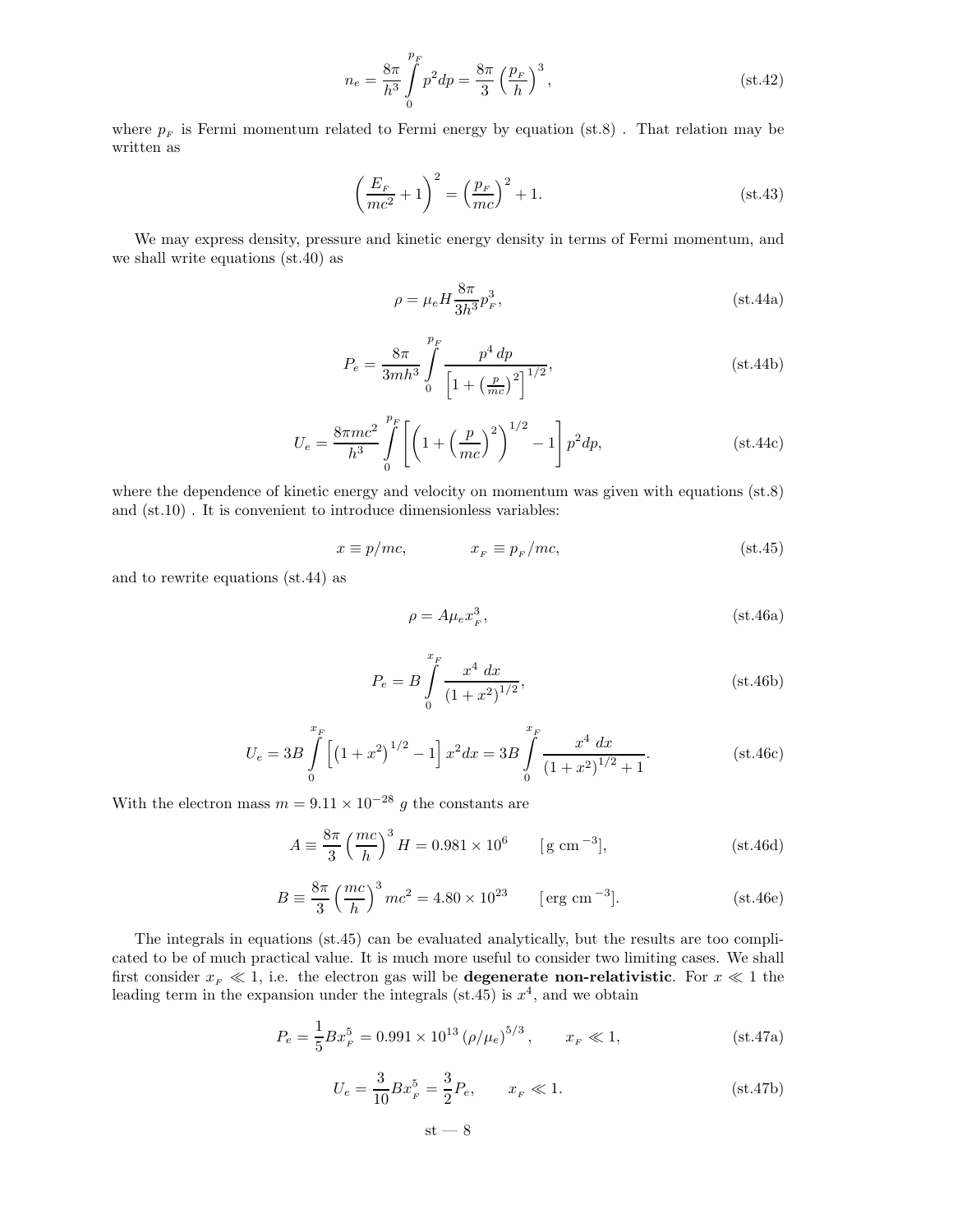The relation between  $P_e$  and  $U_e$  is just that expected for any non-relativistic gas (cf. equation st.15)

The second limiting case is  $x_F \gg 1$ , i.e. **ultra-relativistic degeneracy**. Following the previous procedure we find that the leading term under the integrals (st.46b,c) is  $x^3$ , and we obtain

$$
P_e = \frac{1}{4} B x_F^4 = 1.231 \times 10^{15} \left( \rho / \mu_e \right)^{4/3}, \qquad x_F \gg 1,
$$
 (st.48a)

$$
U_e = \frac{3}{4} B x_F^4 = 3P_e, \qquad x_F \gg 1,
$$
 (st.48b)

Again, the relation between  $P_e$  and  $U_e$  is that expected for any ultra-relativistic gas.

.

The transition between equations (st.47) and (st.48) should be for  $x_F \approx 1$ , i.e. at  $\rho \approx 10^6$  g cm<sup>-3</sup>. In the transition region one may either use the exact and complicated analytical formula for the integral (st.44b) , or the following approximate formula, which has accuracy better than about 2%. We may write the equations (st.47a) and (st.48a) as

$$
P_{e,nr} = K_1 \rho^{5/3}, \qquad K_1 = \frac{1}{20} \left(\frac{3}{\pi}\right)^{2/3} \frac{h^2}{m \left(H\mu_e\right)^{5/3}} = 0.991 \times 10^{13} \mu_e^{-5/3}, \qquad (st.49a)
$$

$$
P_{e,r} = K_2 \rho^{4/3}, \qquad K_2 = \frac{1}{8} \left(\frac{3}{\pi}\right)^{1/3} \frac{hc}{\left(H\mu_e\right)^{4/3}} = 1.231 \times 10^{15} \mu_e^{-4/3}, \qquad (st.49b)
$$

$$
P_{e,d} = \left[ P_{e,nr}^{-2} + P_{e,r}^{-2} \right]^{-1/2},\tag{st.49c}
$$

where  $P_{e,d}$  stands for pressure of degenerate electron gas. The interpolation formula (st.49c) selects the smaller of the two limiting case formulae.

In the non-degenerate and non-relativistic limit, i.e. for  $mc^2 \gg E - \mu \gg kT$  the integrals (st.39) and (st.40) can be evaluated as in the case of Maxwell distribution function, and we obtain

$$
P_{e,nd} = \frac{k}{\mu_e H} \rho T, \qquad U_{e,nd} = \frac{3}{2} P_{e,nd}, \qquad (st.50)
$$

where the subscript "e,nd" stands for **non-degenerate electron gas.** 

In the non-relativistic partly degenerate region, i.e. when  $E-\mu \approx kT$ , there is no exact analytical formula for the integrals  $(st.39)$  and  $(st.40)$ , but there is an analytical interpolation formula that is accurate to about 2%. Pressure of partly degenerate electron gas  $P_e$ , may be calculated as

$$
P_e = \left[ P_{e,nd}^2 + P_{e,d}^2 \right]^{1/2}.
$$
 (st.51)

The last formula selects the larger of the two limiting case formulae.

Let us now find the region in the density - temperature plane where there is a transition from non-degenerate to degenerate electron gas. This may be estimated setting  $P_{e,nd} = P_{e,d} \approx P_{e,nr}$ , which gives

$$
\frac{k}{\mu_e H} \rho T = K_1 \rho^{5/3} \qquad \Longleftrightarrow \qquad T \approx 10^5 \rho^{2/3}.
$$
 (st.52)

#### Electron-positron pairs

The final formula (st.51) for pressure of electron gas has a very large range of applicability. There is no limit at very low densities. At very high densities the only correction required is in the evaluation of the mean number of nucleons per electron,  $\mu_e$ . At very low temperature gas is no longer fully ionized, and again the evaluation of the number of nucleons per free electron becomes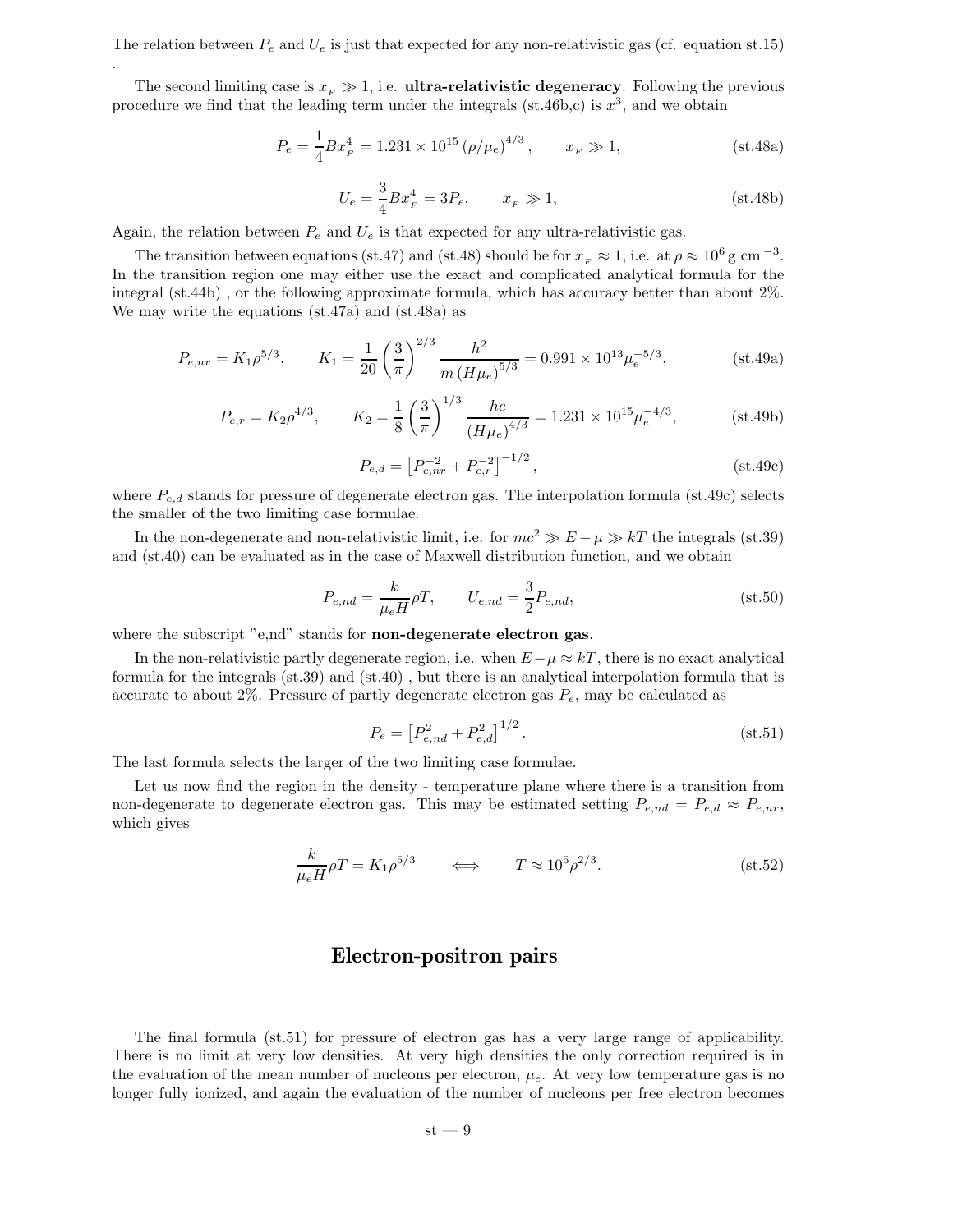complicated. At very high temperature, when  $kT \geq mc^2$ , electrons become relativistic. It becomes energetically possible to form electron - positron pairs, i.e. to create new particles. Now we have to write down the distribution functions for both types of electrons. As one is antiparticle of another their chemical potential differ by two rest mass energies, i.e. we have

$$
\mu^{-} = \mu \approx mc^{2}, \qquad \mu^{+} = \mu - 2mc^{2} \approx -mc^{2}, \qquad (st.53)
$$

and the average number of particles per unit cell is

$$
n_{av}^- = \frac{2}{e^{(E-\mu)/k}+1}, \qquad n_{av}^+ = \frac{2}{e^{(E-\mu+2mc^2)/k}+1},
$$
 (st.54)

and the number density per  $1 \text{ cm}^3$  is given as

$$
n_e^- = \int_0^\infty n_e^- (p) \, dp = \frac{8\pi}{h^3} \int_0^\infty \frac{p^2 dp}{e^{(E-\mu)/kT} + 1},\tag{st.55a}
$$

$$
n_e^+ = \int_0^\infty n_e^+ (p) \, dp = \frac{8\pi}{h^3} \int_0^\infty \frac{p^2 dp}{e^{(E - \mu + 2mc^2)/k} + 1},\tag{st.55b}
$$

where superscripts "-" and " $+$ " refer to electrons and positrons, respectively.

There is a constraint on the total number of particles, as the difference between the number density of electrons and positrons must be equal to the number of electrons that came from ionizing all the ions, i.e.

$$
n_e = n_e^- - n_e^+ = \frac{\rho}{\mu_e H}, \qquad \mu_e = \frac{2}{1+X}, \tag{st.56}
$$

where  $X$  is hydrogen abundance by mass fraction.

Given the distribution functions we may calculate electron pressure end electron energy density. In the latter we shall include not only the kinetic energy of all electrons and positrons, but also the annihilation energy of all electron - positron pairs, but not the rest mass energy of the "original" electrons. We may write

$$
P_e = P_{e^-} + P_{e^+} = \frac{1}{3} \int_0^\infty v(p) \, p \, n_e^- (p) \, dp + \frac{1}{3} \int_0^\infty v(p) \, p \, n_e^+ (p) \, dp, \tag{st.57a}
$$

$$
U_e = U_{e^-} + U_{e^+} + 2n_e^+ m c^2 = \tag{st.57b}
$$

$$
\int_{0}^{\infty} E_k(p) n_e^{-}(p) dp + \int_{0}^{\infty} E_k(p) n_e^{+}(p) dp + 2n_e^{+} mc^2.
$$

As usual, the integrals are too complicated to evaluate them analytically, but there are simple limiting cases.

First, we shall consider a case of a relatively low temperature and low density:  $mc^2 \gg E - \mu \gg$  $kT$ , just like the Maxwell distribution, but we shall look for a small correction in order to estimate the number of pairs. We have, under this approximation:

$$
e^{(E-\mu)/kT} \gg 1
$$
,  $e^{(E-\mu+2mc^2)/kT} \gg 1$ ,  $E \approx mc^2 + \frac{p^2}{2m}$ , (st.58)

and therefore the number density of electrons and positrons may be calculated as

$$
n_e^- \approx \frac{8\pi}{h^3} e^{\mu/k} \int_0^\infty p^2 e^{-E/k} dp \approx \tag{st.59a}
$$

 $st - 10$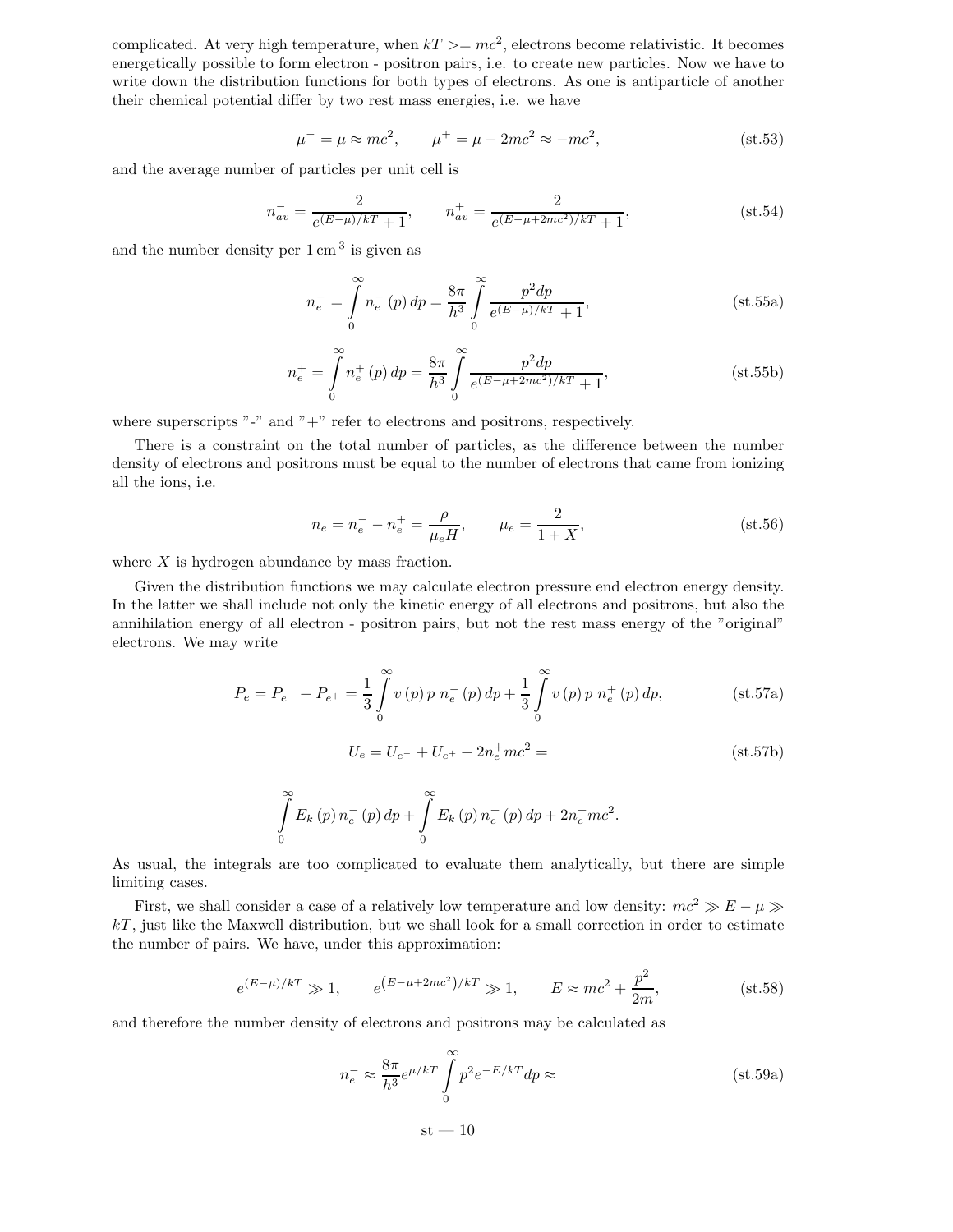$$
\frac{8\pi}{h^3}e^{\left(\mu-mc^2\right)/kT}\int\limits_{0}^{\infty}p^2e^{-p^2/2mkT}dp\approx n_e,
$$

and

$$
n_e^+ \approx \frac{8\pi}{h^3} e^{(\mu - 2mc^2)/kT} \int_0^\infty p^2 e^{-E/kT} dp \approx
$$
 (st.59b)

$$
\frac{8\pi}{h^3}e^{\left(\mu-3mc^2\right)/kT}\int\limits_0^\infty p^2e^{-p^2/2mkT}dp\approx n_ee^{-2mc^2/kT}.
$$

Finally, the number ratio is just what we might expect from a Boltzman formula:

$$
\frac{n_e^+}{n_e^-} \approx e^{-2mc^2/kT},\tag{st.60}
$$

It is obvious how to calculate small corrections to electron pressure and electron energy density. Notice, that the corrections to energy density are relatively larger than the corrections to pressure because the rest mass energy of a small number of pairs is much larger than their thermal energy.

Another simple case is when  $kT \gg mc^2$ , and therefore most electrons and positrons are ultrarelativistic, their velocities are approximately equal c, and their energies  $E \approx pc \gg mc^2 \approx \mu$ . In this limit we have

$$
n_e^- \approx n_e^+ \approx \frac{8\pi}{h^3} \int_0^\infty \frac{p^2 dp}{e^{pc/kT} + 1} \gg n_e,
$$
 (st.61)

i.e. there are many more pairs than original electrons. The energy density due to all these pairs may be calculated as

$$
U_e \approx \frac{16\pi}{h^3} \int_0^\infty \frac{pc \ p^2 dp}{e^{pc/kT} + 1} = 16\pi \frac{(kT)^4}{(hc)^3} \int_0^\infty \frac{x^3 dx}{e^x + 1} =
$$
\n
$$
\frac{14\pi^5}{15} \frac{(kT)^4}{(hc)^3} = \frac{7}{4} U_r,
$$
\n(st.62)

where we substituted  $x = pc/kT$ , the last integral in equation (st.62) has a value  $7\pi^4/120$ , and  $U_r$ is the radiation energy density. As the pairs are ultra-relativistic in this limit, their thermodynamic properties are very much like those of radiation. In particular, in this limit  $P_e = U_e/3 = 7P_r/4$ .

#### Summary

In a large region in a density - temperature plane the equation of state, and all important thermodynamic quantities may be calculated analytically with a reasonable precision, better than 2%. The region is limited at very low density by the mass density associated with radiation energy density becoming dominant, at low temperature by partial recombination of helium and hydrogen, at high density by crystallization of ions, and at high temperature by creation of electron-positron pairs. As long as we stay within this very large region the following prescription can be adopted to calculate equation of state.